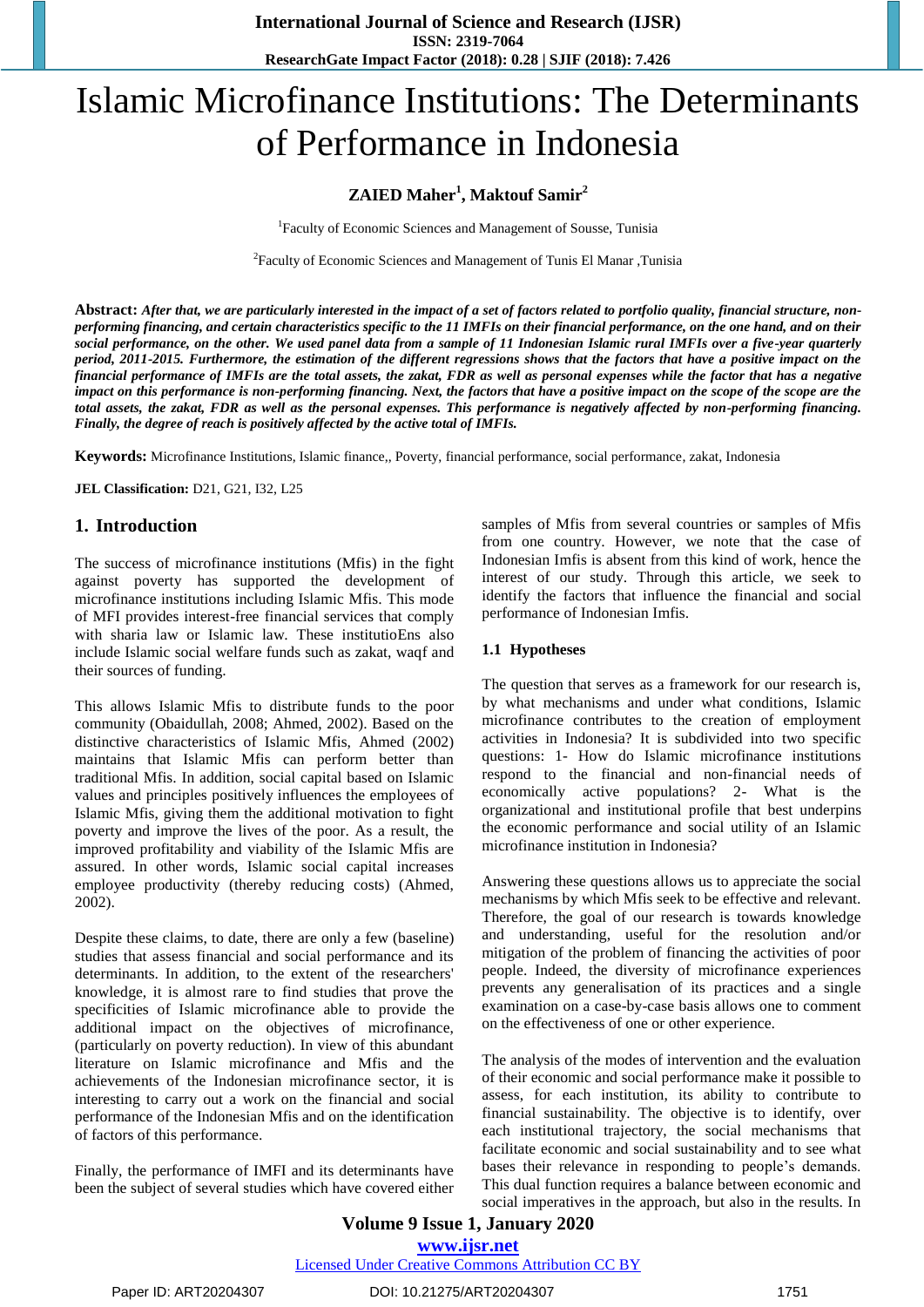relation to our research objectives, we developed exploratory working hypotheses that we formulated as follows:

#### **1.1.1 Staff costs**

Hypothesis 1: Staff salaries represent the largest and most strategic expenditure item in microfinance. Indeed, the selection, training of customers and reimbursement monitoring requires the involvement of qualified and versatile staff, for a MFI , competent agents are necessary both to ensure social performance ( contact with the most distant or excluded customers ), ensure portfolio quality, in order to anticipate the risks of non- repayment ( role of the pivot played by portfolio quality ) and collect information to meet customer needs. Intuitively, there should be a positive relationship between staff burden and depth of scope and a negative relationship between staff burden and financial performance (possibly an indirect positive effect via portfolio risk)

#### **1.1.2 Non-performing financing (NPF)**

The main sources of Imfis are derivatives of the financing provided, thus allowing the largest finance to provide an excellent opportunity to obtain greater profits. On the other hand, the increasing amount of financing risk also raises potential losses due to risk financing problems. The management of Imfis is expected to provide the precautionary principle funding risk to control the funding risk. The higher NPF has shown more financing problems and the larger reserve should be provided for debt elimination, which could potentially further reduce the level of profit. The study on Islamic finance in Pakistan found a significant effect of the NPF and financial performance (Akhtar et al., 2011). Similarly, Syafri (2012) studying Islamic finance in the Gulf countries also found a significant effect. Ruslim (2012) found a significant and negative influence between the FNP and the performance of the Islamic Imfs in Indonesia.

**Hypothesis 2:** NPF negatively affects PF and PS

#### **The size of the company**

The size of the firm indicated by the number of assets also affects the MFIs at profit. IMFI's greater ability to provide risky financing because they have more funds to provide funding risks (Akhtar et al., 2011). Some researchers use enterprise size as control variables still affect profitability (Zeïtoun, 2012); (Idris et al., 2011) and Sraïri (2009). The following hypothesis is:

H3: Company size has a positive influence on IMFI performance

#### **FDR the ability to repay bank withdrawals by clients**  (**Total funding / total deposits)**

Bank liquidity is a key element in managing the assets of the MFI (Mohammad et al., 2013). Liquidity management is one of the highest priorities of the financial institution. Good liquidity management will be able to meet funding needs for clients who intend to take their funds at any time and provide funds to meet its financialcommitments. As regulated in the Indonesian MFI Regulation No. 13/23 / PBI / 2011 on the Application of Risk Management for IMFI and Islamic Business Units, Bank Liquidity is Measured by the Minimum Reserve Requirement and the Report total funding versus total deposits (FDR). The minimum reserve requirement is intended to maintain daily liquidity, while FDR is granted financing over public funds**.**Meanwhile, when the FDR is increased shows a larger amount lent, but a greater liquidity risk because of the funds lent can not be withdrawn at any time

There is a significant relationship between loan and total assets and profitability (Ani et al., 2012) while (Sraïri, 2009) found no difference in liquidity between IMFI and IMFC. The researcher studying in the Islamic banking sector in Indonesia found the influence of FDR and financial performance (Arianti and Harjum, 2012). Thus, a positive relationship between FDR and social performance is estimated because of clients' ability to repay bank withdrawals

**H4: (FDR) has a positive influence on IMFI's social and financial performance**

#### **Operating expenses**

The size of the operational effectiveness of the Islamic MFI can use the ratio between operating expenses and operating profit (Mohammad et al., 2013). Corporate profits are derived less costs, so if the cost can be reduced, it is expected to increase profits. The OEOI (operating expense to operating income) with a high rate, shows the inefficiency of the Islamic banking system in operation; thus the rate of profit. In Indonesia, there is a significant and negative effect between OEOI and financial performance (Ariyani, 2010).

#### **H5: OEOI Negatively Affects Financial Performance and Positively on IMFI's Social Performance**

#### **Zakat**

The various redistributive economic policies pursued by means of conventional taxation have aspired to obtain a minimum of social inequalities and a maximum of economic stability; several studies and global statistics have shown that, to date, they have failed or at least failed to achieve the expected results. The historical study of zakat applied in an Islamic state, shows that when this application is carried out according to the strict rules dictated by the revelation, it had in the past made it possible to solve the problems of inequality. A mathematical formalism taken directly from the Qur'anic verses related to the distribution of zakat, shows that one can develop an economy based on zakat as a constant tax applicable to all goods from a threshold (the Nissab) and a redistribution of this same zakat collected according to the priorities fixed by the order of the verse. The implementation of this zakat solidarity economy is a powerful means not only to fight against poverty and social inequalities, but also a factor of economic growth through the decline of this same poverty.

Aimatul Yumna (2011) considers how Islamic religious beliefs through social inequalities can provide a constitutive force for poverty reduction. Specifically, it considers how Islamic funding principles and charitable obligations (including zakat) can be integrated into the activities of a microfinance institution in order to improve the financial viability of the organization, but especially to improve the results of the fight against poverty achieved by the organization. By integrating Islamic financial principles and microfinance activities with Islamic charity, AimatulYumna showed that it is possible to pursue the twin goals of raising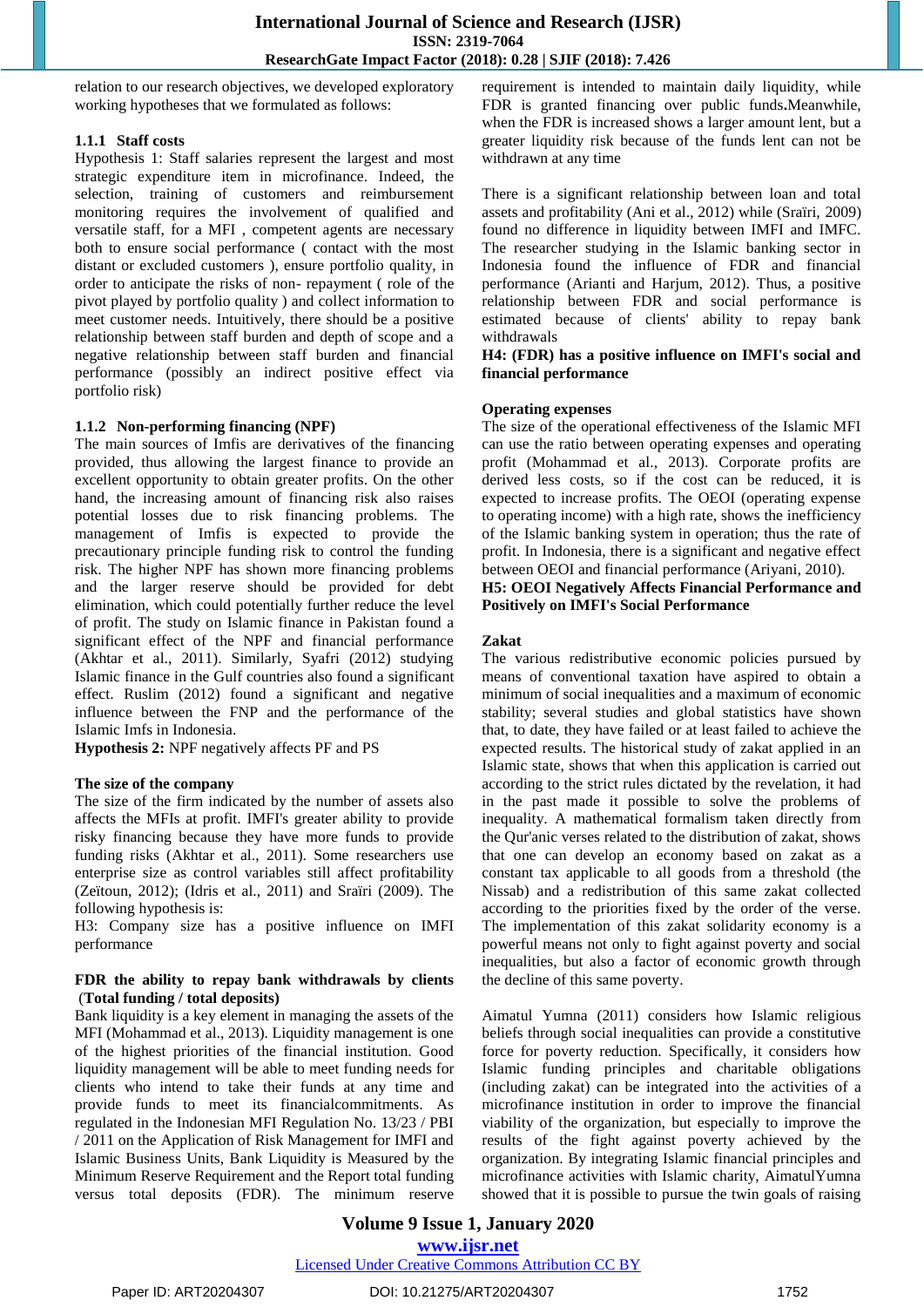awareness and strengthening sustainability and attempting to resolve the debate between institutionalist and welfarist view at the initiative of microfinance.

#### **H6: Zakat positively affects the financial and social performance of IMFI**

# **2. Description of Data and Methodology**

The selected sample consists of 11 MFIs I that specialize in the microfinance sector and have integrated the zakat distribution. The data needed for our research are obtained from the database: The Indonesian Central Bank.

#### **2.1 Description of the sample**

This work aims to identify the factors that explain the financial and social performance of IMFI Indonesia. The availability and quality of the information prompt us to build our sample from the Indonesian IMFI listed by the MFI that regularly distributed zakat throughout the study period. To have a large number of observations, we focus our study on the period of 20 quarters between 20011 and 2015.

#### **2.2 Model used and description of the variables**

This section presents the model used as well as the variables, selected:

#### **a) Econometric model**

The data used is that of 11 IMFI Indonesian microcredit ( 5 IMFI of Province Java west, 3IMFI of Province Java tangah and 3 IMFI of Province Timur) for a period of 20 quarters of 2011 - 2015. We therefore use panel data, also called as longitudinal data. This type of data is characterized by their double dimension: an individual dimension and a temporal dimension. Panel data represents a combination of snapshot data and time series. They allow to observe several entities (in our case, IMFI) over a period of time (in our case, from 2011 to 2015). We speak of a balanced panel when the panel displays the same number of observations for all individuals.

On the other hand, we say unbalanced panel when some observations are missing for one or more individuals.

Gujarati (2003) cites a set of benefits related to the use of panel data over those that constitute a snapshot or time series, among these benefits we report:

- 1) The estimation techniques of panel data can explicitly take into account the heterogeneity of the units making up the sample;
- 2) The availability of panel data provides more informative data, more variability, more degree of freedom and more performance, less collinearity among variables.
- 3) Repetitive snapshot control allows panel data to be more capable of researching the dynamics of change;
- 4) Panel data can easily detect and measure effects that are not easily observable in time series or snapshot data.

In summary, social and financial performance as well as tradeoffs can be explained using the following model

$$
\mathbf{y}_{it} = \mathbf{a}_{0i} + \mathbf{a}'_i \mathbf{x}_{it} + \mathbf{\varepsilon}_{it}
$$

With:

 $i = 1, ..., 11$  (Indonesian IMFIs);

 $t = 1, ..., 20$  (the quarters from 2011 to 2015);

y\_it: the performance of IMFI i observed at the date t;

x\_it: vector of K exogenous variables (explanatory variables).

# $x_{it} = (x1_{it}, x2_{it}, \dots, xk_{it})$ ;

a\_0i: constant term (the constant) for IMFI i;

〖A '〗 \_ i: vector of K coefficients of K explanatory variables.

 $a'_{i} = (a_{1i}, a_{2i}, \ldots, a_{Ki})$ ;

 $\epsilon_{it}$ : the error term

| Performance $_{i}^{F/S}$                                                                 |                 |    |
|------------------------------------------------------------------------------------------|-----------------|----|
| $+\beta_1$ chargpers <sub>it</sub> + $\beta_2$ NPF(PAR90) <sub>it</sub>                  | $+\beta_3$ OEIE | it |
| $+\beta_4 FDR_{it}+\beta_5 taille_{it}+\beta_6$ zaket <sub>it</sub> + $\varepsilon_{it}$ |                 |    |

The specification of this model takes into account the influence of several fixed characteristics over time on the performance of MFIs. As a result, the random effects method with heteroscedasticity (Kohler and kreuter 2009, Grenne 2011).The variables used are:

| Variables                              | Definitions                                                                                                                                                                                                  |  |  |  |  |
|----------------------------------------|--------------------------------------------------------------------------------------------------------------------------------------------------------------------------------------------------------------|--|--|--|--|
| Indicateurs de performance financière  |                                                                                                                                                                                                              |  |  |  |  |
| <b>ROA</b>                             | <b>Return On Assests</b>                                                                                                                                                                                     |  |  |  |  |
| <b>ROE</b>                             | Return on equity                                                                                                                                                                                             |  |  |  |  |
| Social performance indicators          |                                                                                                                                                                                                              |  |  |  |  |
| Number of Staff                        | The number of people who are actively used by the MFI. This includes contract employees or<br>advisors who spend the majority of their time on the MFI, even if they are not on the MFI list of<br>employees |  |  |  |  |
| Amount of funding                      | Total financing                                                                                                                                                                                              |  |  |  |  |
| Amount of deposits                     | The reach of an MFI is a source of the number of clients served. They can be borrowers as well<br>as depositaries                                                                                            |  |  |  |  |
| Financial variables                    |                                                                                                                                                                                                              |  |  |  |  |
| Personalexpenses                       | The sum of personal expenses                                                                                                                                                                                 |  |  |  |  |
| NPF (Non-performingfinancing)          | (Total NPL / Total Funding): Measures the level of doubtful debt: the smallest means the best<br>performance                                                                                                 |  |  |  |  |
| <b>FDR</b>                             | To measure the depth of awareness from the ability of clients repaid their withdrawals uses FDR<br>to determine the ability to repay the loan by the borrower.                                               |  |  |  |  |
| OEOI(Operating cost /operating income) | The relationship between operating expenses and operating profits                                                                                                                                            |  |  |  |  |
| Categorical variables                  | Total Assets (Size)                                                                                                                                                                                          |  |  |  |  |

**Table 1:** Indicators of social and financial performance

# **Volume 9 Issue 1, January 2020**

**www.ijsr.net**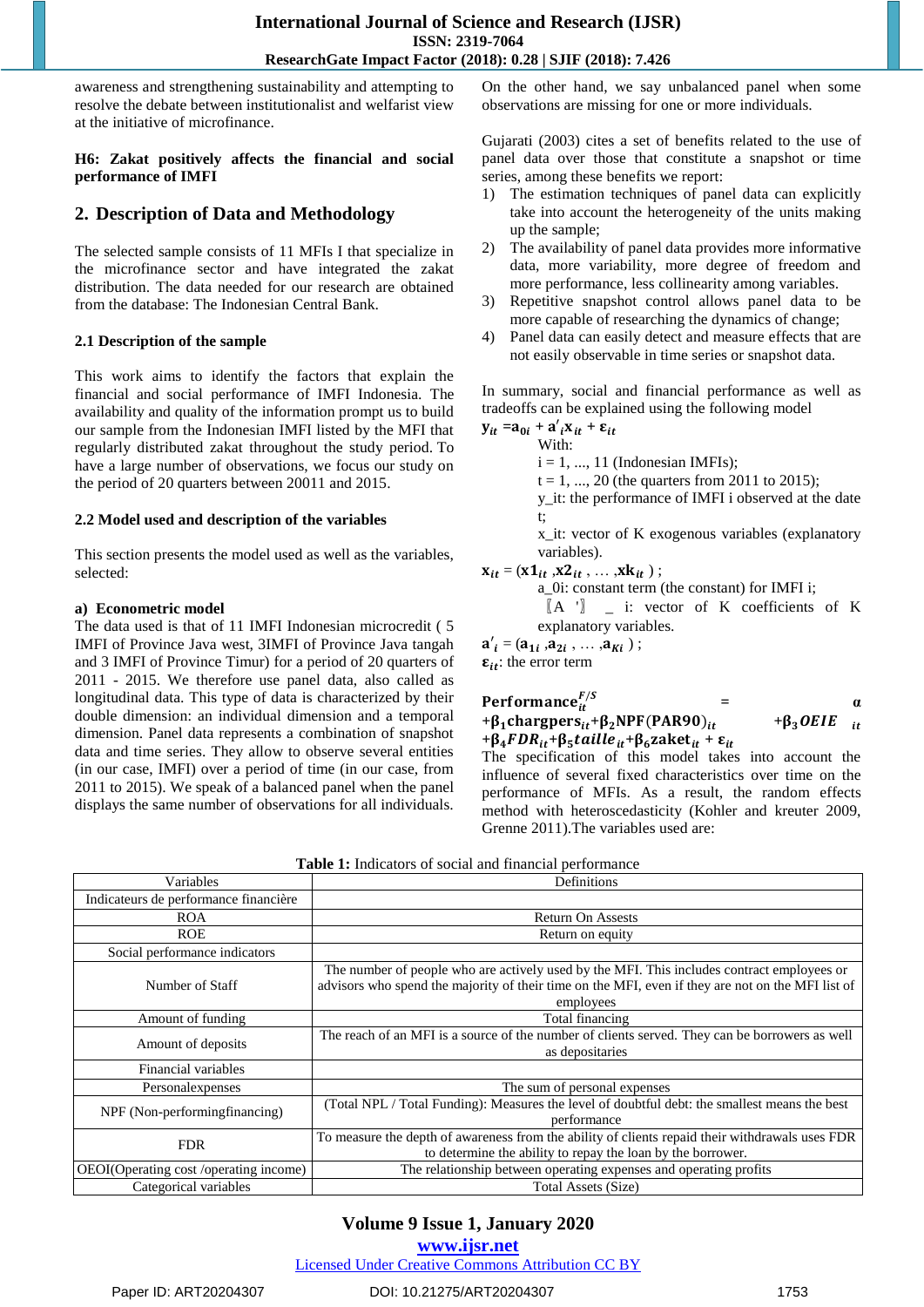#### **b) The dependent variables**

In microfinance, performance is measured in terms of reach - social mission - and viability and profitability - financial performance - (Hartaska; 2005; Cull et al; 2007; Mersland and Strom; 2009)

#### **Financial sustainability**

The ROA measures the capacity of an MFI to generate profits from its assets while the return on equity ratio (ROE) measures the financial return on investments made in the institution which is particularly important for shareholders, However , these two indicators "overestimate" the financial performance of the MFI, they do not necessarily take into account donations, subsidies which should be incorporated into these rations (Boyé et al., 2006 Hartaska., 2005)

#### **Scope of IMFI**

The task of IMFI is fundamentally social. This task is to help the economically vulnerable to integrate into economic life and improve their living conditions. Targeting microfinance institutions does not only concern the poor but also the excluded, including women, the illiterate, the rural, the nonself-employed, etc. (Iserte and Lapneu, 2003).

According to Yaron et al. (1997), reach is considered a mixed measure that assesses an institution's ability to reach its target customers and its level of satisfaction of its customers's needs for financial services. The scope indicators retained in the model are both qualitative and quantitative and can be used to measure the degree of scope and its extent.

The literature suggests a large number of agents for measuring these two dimensions of reach. However, it is very important to show that the scope is often assessed by the total number of clients served by an MFI and that the extent of the scope is more ambiguous. Generally the degree of reach is measured by the average size of loans or by the average size of deposits or the average size of loans as a percentage of GDP per capita. These measures are widely used, but sometimes they can be unreliable indicators. In fact, not all loans have the same duration and their use varies from one client to another. They cannot reflect the income level of the clientele (Ledgerwood, 1999).

Numerous articles have examined the factors that affect the reach of MFIs, notably Hartarska et al (2007) and Strøm (2009). Hartarska and Nadolnyak (2007) found that regulation of the microfinance sector does not directly affect the reach of MFIs. However, the results also show that MFIs that collect deposits from savers reach more clients. However, for an MFI to collect deposits, it must comply with a set of conditions defined by the legislator, this result can be considered as indirect proof of the impact of the regulation of MFIs on their scope.

The clients served by the MFI, whether borrowers or custodians, represent a benchmark of scope for an MFI. In the case of Indonesia, the IMFIs are authorized to collect deposits. The Indonesian IMFI protege therefore refers to the number of borrowers and therefore the deposit amounts. Generally when the number of clients of a microfinance institution increases, more MFIs can benefit from economies of scale and cover their fixed costs and make a profit. Likewise, when the scope of services of an IMFI is important, social performance improves and financial results are good, and consequently IMFI will have additional resources which will allow it to increase both the degree of its scope and extent. Here, the totals of deposits and funding are used to resemble the breadth of awareness.Like the above studies, in our own study we use the following variables to measure the social performance of Indonesian IMFIs:

- The total balance of deposits (Dep.) And the amount of funding as proxy for the degree of scope of services of these IMFIs;
- The number of personnel (NobPers) to assess the extent of the scope of IMFI.

#### **c) The Explanatory Variables**

For the purposes of our research and given the particular case of IMFI, we have retained the variables which are most relevant in our case.

In what follows, we present the origins and measures of the various variables selected.

The specification of the models rests on a collection of indicators which have classified as if: financial variables, categorical variables.

#### **Financial variables**

For the financial variables, the ratio of personal expenses as an indicator of wages, the total of non-performing loan (NPL) which is the sum of the borrowed money for which the debtor has not made his regular payments for at least 90 days compared total funding, which measures the level of bad debt that needed to be reserved. The smaller this report, the better the performance of the MFI.

The ratio between operating expenses and operating profits (OEOI) is often called the efficiency ratio is used to measure the management capacity of MFIs in controlling operating expenses to operating profit (Dendawijaya ; 2003), the increase in the ratio reflects a lack of capacity of MFIs to reduce operating costs and increase operating profit, which can result in losses for the MFI is less efficient in managing their business .

The FDR is the ratio between total financing and total deposits that measures the ability to repay bank withdrawals by customers with relying on loans as a source of cash. Generally when the number of clients of a microfinance institution increases, more MFIs can benefit from economies of scale and cover their fixed costs and make a profit.

#### **Categorical variables**

#### Size (Total active)

Idris et al. (2011) carrying out research on Islamic MFIs in Malaysia. There has been a positive effect between firm size and performance (Ahmed et al., 2011); (Syafri, 2012). While Ani et al. (2012) and Akhtar et al. (2011) found no significant relationship between the size and performance of firms. We do not foresee the direction of the relation of this variable with performance

## **Volume 9 Issue 1, January 2020 www.ijsr.net** Licensed Under Creative Commons Attribution CC BY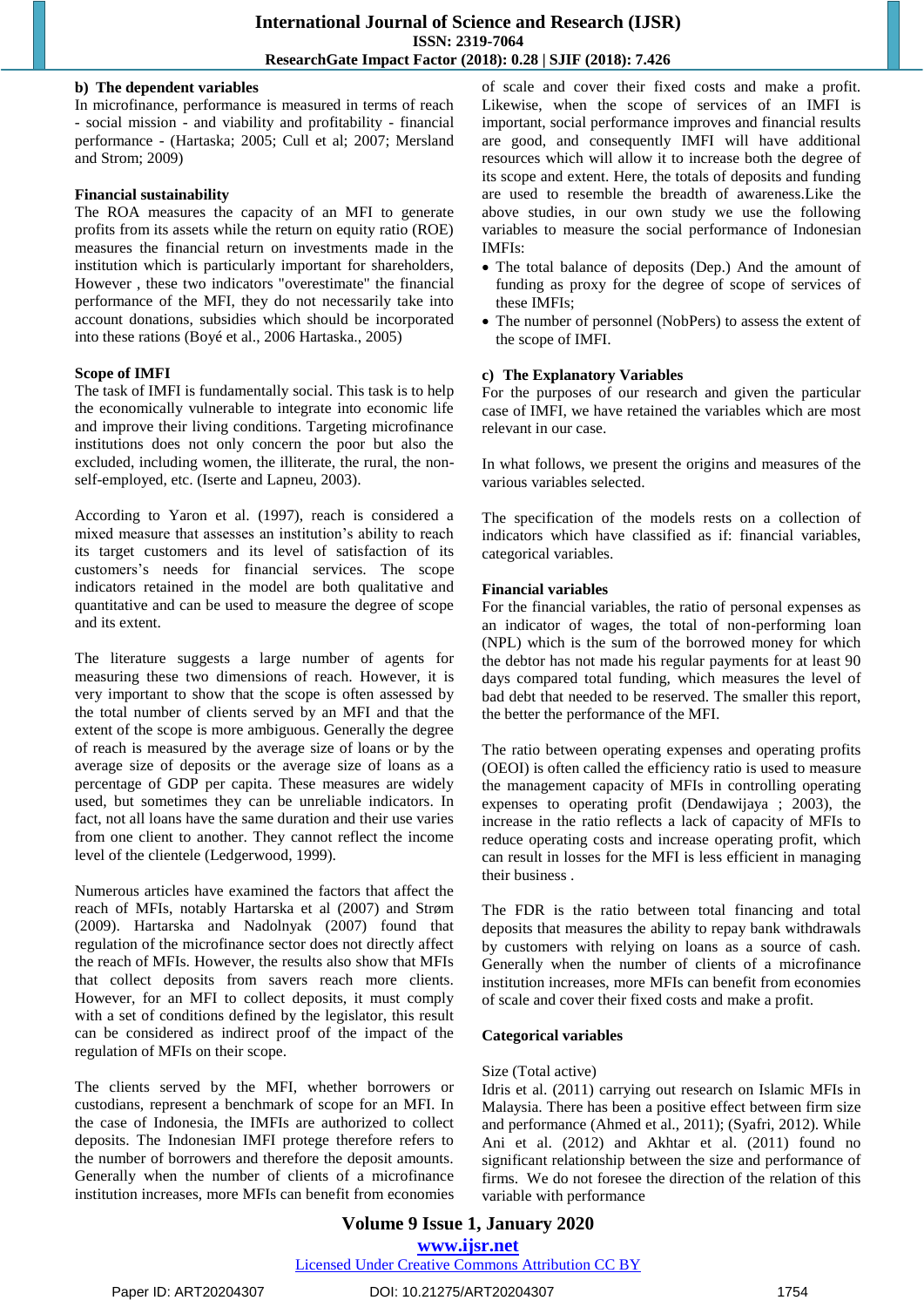#### **3. Descriptive Statistics**

Before analyzing the regression results, we study the correlations between the variables

**Autocorrelation table** . corrroa roe tail ch\_persdépôts \_\_zakat \_\_oeienpffdrfinanpers (obs=188) | ROA ROE TailleCh-PersDépôts Zakat OEIE NPF FDR TOT FIN NbPers -------------+----------------------------------------------------------------------------------------------------------------------------------------- ---------------------- ROA |1.0000 ROE |0.1502 1.0000 Taille| 0.0671 0.1712 1.0000 Ch-P| 0.0483 0.0918 **0.4679** 1.0000 Dép| 0.0728 0.1865 **0.94710.5336** 1.0000 Zakat| -0.0700 0.0502 -0.3876 -0.0717 -0.3217 1.0000 OEIE| -0.0904 -0.2856 -0.2191 -0.1201 -0.2252 0.1618 1.0000 NPF| -0.1351 -0.3873 -0.3813 -0.2113 -0.3879 0.2217 **0.6031** 1.0000 FDR| **0.2519 0.2657** 0.0812 0.0242 0.1136 -0.0453 -0.0917 -0.1103 1.0000 TOT FIN| 0.1242 0.2651 **0.7679** 0.4444 **0.8239** -0.1917 -0.1808 -0.3432 **0.4551** 1.0000 NbPers| -0.0160 **0.04420.4467** 0.1621 0.3412 -0.3999 -0.1196 -0.3102 0.0701 0.2265 1.0000

The table above presents the matrix of correlations between the different variables discussed in our research study. The matrix shows that the two variables used to measure the financial performance of IMFIs (ROA and ROE) have a positive correlation equal to 15.02%. These two variables are also positively correlated with the FDR index. This indicator has a correlation equal to 0.2519 with ROA and 0.2657 with ROE.

Among the other highest correlations, we include those of total assets with total deposits with a correlation of 0.9471 and with the total funding of 0.7679 and between the latter two of 82.39%. In fact, the size of an IMFI can be measured by its total assets, or by its number of active clients.

Reading the correlation matrix shows us that ROA is negatively affected by NPF and OEIE and positively by FDR, size and personal load. The same remark is observed for the other measure of financial performance, ROE. Then, the extent of the scope (Nob Per) is positively influenced by personal load, deposits, FDR and total assets. Finally, the degree of scope, measured by the total amount of deposits and the total amount of funding is positively influenced by total assets and personal expense and FDR, and negatively by NPF and OEIE.

The table above presents the matrix of correlations between the different variables discussed in our research study. The matrix shows that the two variables used to measure the financial performance of IMFIs (ROA and ROE) have a positive correlation equal to 15.02%. These two variables are also positively correlated with the FDR index. This indicator has a correlation equal to 0.2519 with ROA and 0.2657 with ROE.

Among the other highest correlations, we include those of total assets with total deposits with a correlation of 0.9471 and with the total funding of 0.7679 and between the latter two of 82.39%. In fact, the size of an IMFI can be measured by its total assets, or by its number of active clients.

#### **Estimates of the determining factors of financial viability and social performance**

#### **a) The determining factors of financial viability**

We are currently focusing on the factors that explain the financial performance of Indonesian IMFIs. To do this, we use quarterly panel data from eleven Indonesian microfinance MFIs over a period of five years (2011 - 2015). We are looking to find the impact of personal charges, FDR, NPF, scope, OEOI, quality of the FDR loan portfolio, size on the financial performance of Indonesian IMFIs.

|                          | Roa    | Roe    | deposits | Financement | Number of staff |
|--------------------------|--------|--------|----------|-------------|-----------------|
| size                     | 0.664  | 0.000  | 0.000    | 0.000       | 0.000           |
| <b>Personal Expenses</b> | 0.427  | 0.084  | 0.021    | 0.007       | 0.480           |
| Zakat                    | 0.223  | 0.003  | 0.097    | 0.000       | 0.249           |
| <b>OEOI</b>              | 0.934  | 0.414  | 0.199    | 0.134       | 0.732           |
| <b>NPF</b>               | 0.479  | 0.000  | 0.001    | 0.009       | 0.610           |
| <b>FDR</b>               | 0.000  | 0.017  | 0.351    | 0.000       | 0.790           |
| <b>Observations</b>      | 188    | 188    | 188      | 188         | 188             |
| <b>IMFI</b> numbers      | 11     | 11     | 11       | 11          | 11              |
| $R-sq:$ between          | 0.1510 | 0.6938 | 0.9687   | 0.9052      | 0.2723          |
| Prob $>$ chi2            | 0.0000 | 0.0000 | 0.0000   | 0.0000      | 0.0000          |

Source: author's work

# **Volume 9 Issue 1, January 2020**

**www.ijsr.net**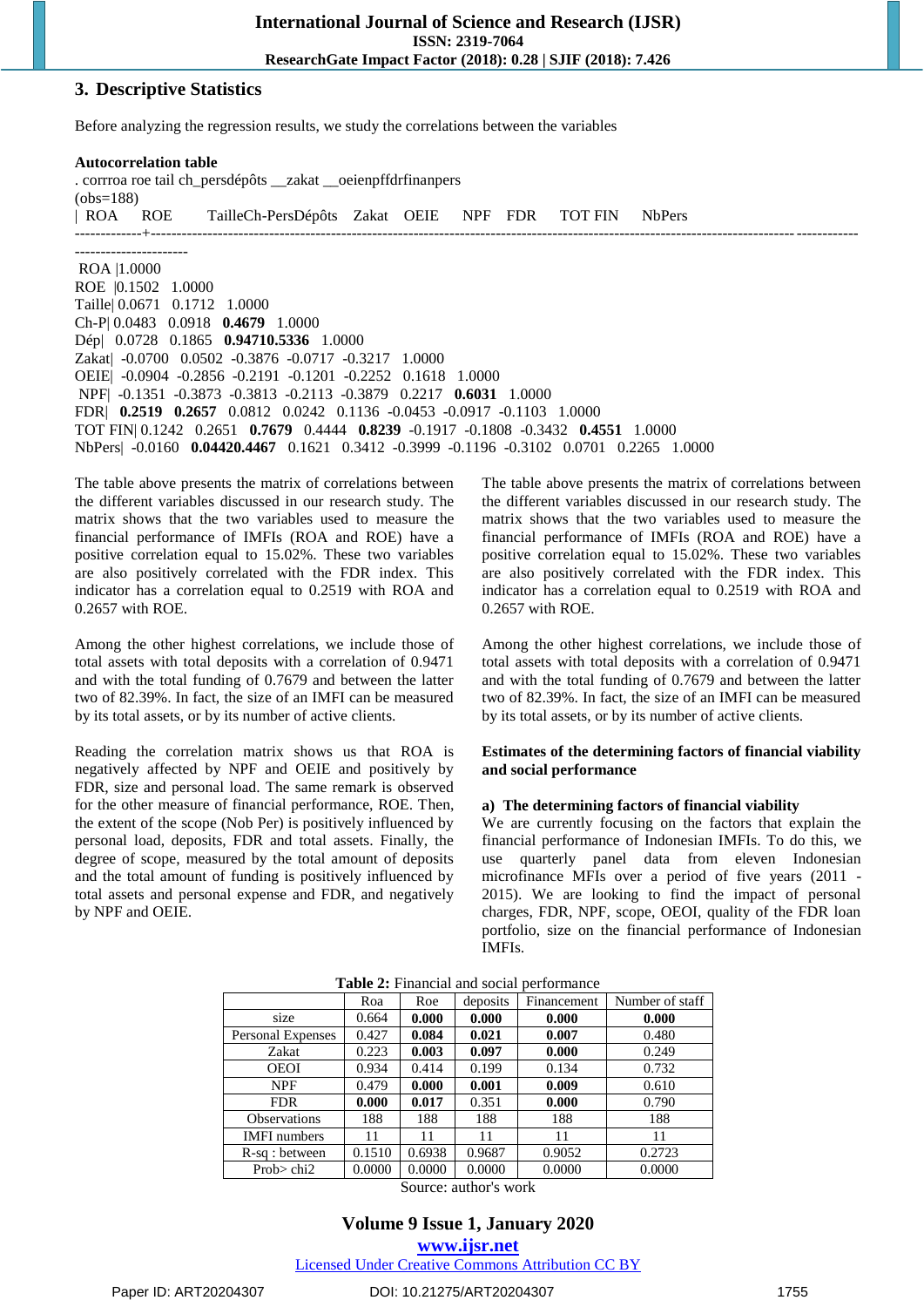#### **• Non Productive Financing (NPF)**

Among the six variables analyzed, one is significant at the 1% level for ROA and five are significant for ROE. This is the variable measuring dependence on non-performing financing which measures by the ratio between the nonperforming loan (NPL) and total financing. This variable has a negative sign, thus, the more an IMFI has a weak index more important is its financial performance measured by the ROA ratio and its ROE financial viability. We therefore note that the non-performing loan penalizes the financial variability of IMFIs. In fact, according to Table 2, a 10% deterioration in non-productive financing generates a 36.46% drop in profitability through the return on assets. This influence can be explained by the speed of contagion in the sector (chen et al 210); on the one hand, cautious, troubled IMFIs recruit less risk clients to preserve the quality of their portfolio (with staff more assigned to debt collection than to the start-up of new clients), on the other hand IMFI in difficulty, the poorest prefer to wait for better conditions to take out a loan. The higher FNP has shown more funding problems and the larger reserve should be provided for the elimination of debts, which could potentially further reduce the level of profit.

#### **• FDR**

The second variable which is very significant is the FDR variable which measures the capacity to reimburse bank withdrawals by customers by the ratio of total financing to total deposits. This variable has a significant positive sign on ROE and on ROA. A 10% increase in FDR results in a 17.15% increase in ROE (table n ° 2) and 18.10% in ROA (table n ° 28). So good cash management right from IMFI will be able to meet the financing needs for clients who intend to take their funds at any time and provide funds to honor their financial commitments.

#### **• Size (TOT active)**

The third variable is size, which measures the total assets to have a significant positive effect on ROE at 1%. In fact, according to Table 2, a 10% increase in total assets translates into a 147% increase in ROE. There is no significant sign of this factor on ROA.

#### **• Personal burden**

The fourth variable is personal expense, which has a very significant impact on financial performance of 0.084. According to Table 2, we see that a 10% increase in wages translates into a drop of 27.85274% in ROE. This effect is not surprising since salaries are the most important item of expenditure in microfinance. There is no significant effect of this factor on ROA.

#### **• Zakat**

According to Table 2, zakat has a significant effect on ROE from 0.003 to 1%. A 10% increase in the amount of zakat increases the financial performance by 34, 782%. Hassan (2010) notes that the Islamic approach to poverty reduction ideally involves comprehensive approaches to PBRS, including increasing incomes with pro-poor programs, ensuring equitable income distribution and equal opportunities for all social segments.

#### **b) The determining factors of social viability**

The social performance of a microfinance institution includes two elements: the degree of reach (total funding and deposit amounts) and the extent of reach (number of employees)

#### **The degree of the range**

The regression shows that the variables influencing the total deposit the total financing are the personal burden, the zakat, the size (TOTACT) of an IMFI and MFN as well as FDR.

#### **Personal burden**

The poorest are generally excluded from the formal financial system for geographic, social or cultural reasons. The deepening of the scope therefore necessarily involves the intervention of qualified agents, pedagogues (financial education) and mobile. Indeed, the selection, training of clients and reimbursement follow-up requires the involvement of qualified and versatile staff, for an MFI, competent agents are necessary both to ensure social performance (contact with the most distant clients This is true for IMFIs which have a significant positive effect of wages on social performance. It's the extended sign. Indeed, a 10% increase in salaries increases 36.59% of total funding (table no. 3) and 26.99% of deposits (table no. 3). This may explain by greater physical and social barriers in this region (Armendariz and Azafars, 2011)

#### **Size (TOT active)**

Size (active TOT) has a significant and positive effect on total deposits and total financing. In fact, according to Table 3 and Table4, a 10% increase in total assets positively affects 9.7% of the total amount of deposits and 9.43% of total financing.

#### **FDR**

FDR affects positively on the total funding. This is explained by the ability of customers to reimburse bank withdrawals. According to Table 3, a 10% increase in FDR increases the total amount of funding by 8.925%.

These results show that the IMFIs which are large and which have a larger loan amount have a higher total deposit. Thus, these IMFIs mainly target customers who have the capacity to borrow larger sums. In this case the risk is to neglect the poorest segment of the population and to focus on the segment which is the most profitable, ie the clients who can borrow larger amounts.On the other hand, there is a risk of occurrence among customers who borrow amounts more than their repayment capacity

# **Volume 9 Issue 1, January 2020**

**www.ijsr.net**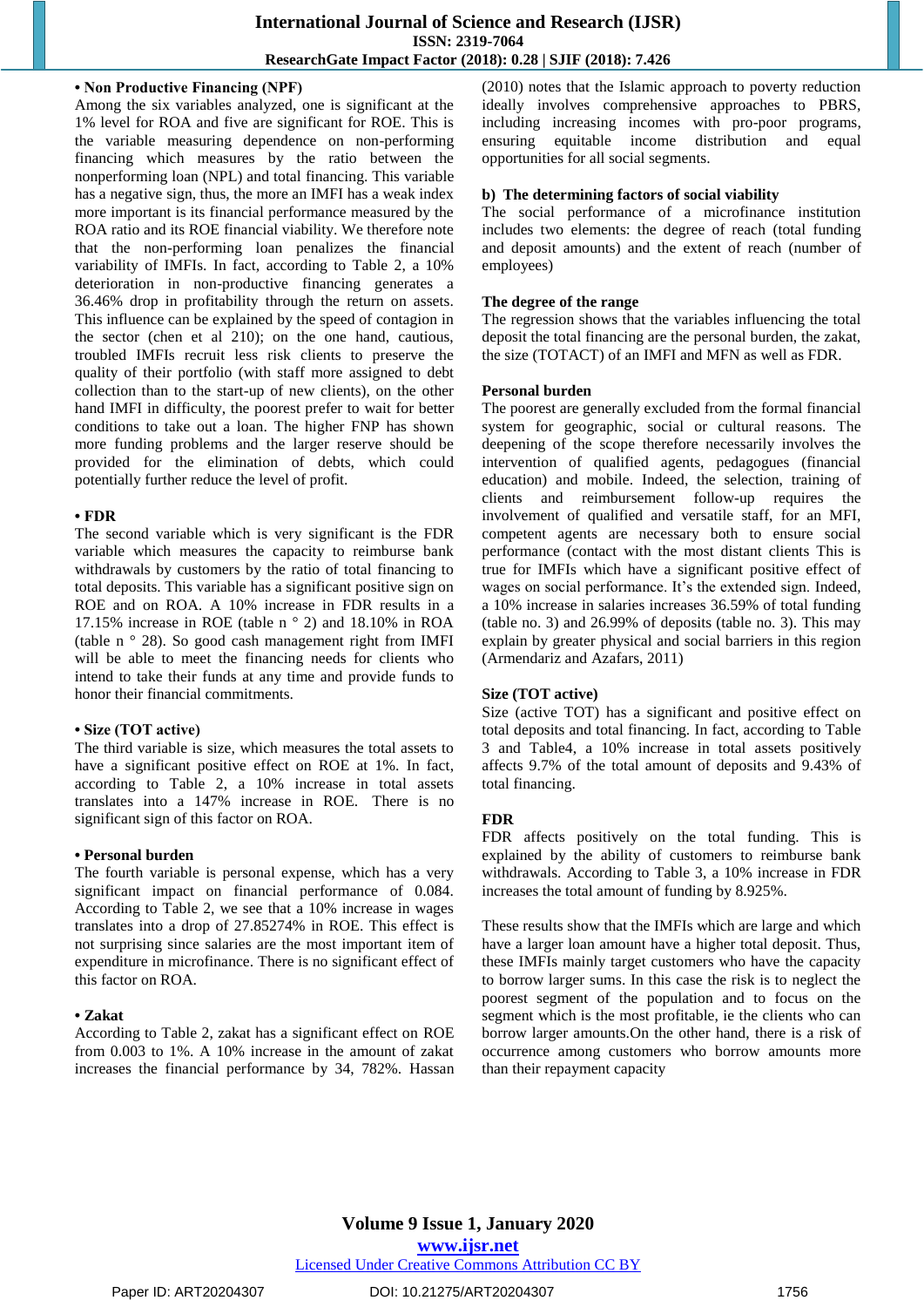# **International Journal of Science and Research (IJSR)**

**ISSN: 2319-7064**

## **ResearchGate Impact Factor (2018): 0.28 | SJIF (2018): 7.426**

| <b>Table 3:</b> Degree of range regression result                                                                          |              |               |               |        |                            |  |  |
|----------------------------------------------------------------------------------------------------------------------------|--------------|---------------|---------------|--------|----------------------------|--|--|
| The dependent variable is total deposits. The independent variables are Tail: total active; personal expenses; zakat; OIEI |              |               |               |        |                            |  |  |
| (Operating cost / operating income) is The size of operational efficiency; NPF5 Total NPL / Total Financing); FDR (Total   |              |               |               |        |                            |  |  |
| financing / total deposits)                                                                                                |              |               |               |        |                            |  |  |
| Xtglsdépôts tail ch_pers __ zakat __ oeienpffdr, panels(h)                                                                 |              |               |               |        |                            |  |  |
| Cross-sectional time-series FGLS regression                                                                                |              |               |               |        |                            |  |  |
| Coefficients: generalized least squares                                                                                    |              |               |               |        |                            |  |  |
| heteroskedastic<br>Panels:                                                                                                 |              |               |               |        |                            |  |  |
| Correlation: no autocorrelation                                                                                            |              |               |               |        |                            |  |  |
| Estimated covariances                                                                                                      | 11           | Number of obs | 188<br>$=$    |        |                            |  |  |
| Number of groups $=$<br>11<br>Estimated autocorrelations=<br>$\Omega$                                                      |              |               |               |        |                            |  |  |
| Obs per group: $min =$<br>7<br>14<br>Estimated coefficients<br>$=$                                                         |              |               |               |        |                            |  |  |
| $= 17.09091$<br>19<br>max<br>avg<br>$\equiv$                                                                               |              |               |               |        |                            |  |  |
| Wald chi2(6)                                                                                                               | $= 3580.16$  | Prob $>$ chi2 | 0.0000<br>$=$ |        |                            |  |  |
| Dépôts                                                                                                                     | Coef.        | Std. Err.     | Z.            | P >  z | [95% Conf. Interval]       |  |  |
| Tail                                                                                                                       | .9784697     | .021838       | 44.81         | 0.000  | .935668<br>1.021271        |  |  |
| ch_pers                                                                                                                    | .0269987     | .0117373      | 2.30          | 0.021  | .0500034<br>.003994        |  |  |
| zakat                                                                                                                      | .0140866     | .0084942      | 1.66          | 0.097  | $-.0025618$<br>.030735     |  |  |
| oeie                                                                                                                       | .048768      | .0379656      | 1.28          | 0.199  | $-0.0256432$<br>.1231792   |  |  |
| $n$ pf                                                                                                                     | $-.0043308$  | .0013564      | $-3.19$       | 0.001  | $-.0069893$<br>$-.0016722$ |  |  |
| Fdr                                                                                                                        | .000256      | .0002744      | 0.93          | 0.351  | $-.0002819$<br>.0007938    |  |  |
| cons                                                                                                                       | $-0.5167143$ | .2182549      | $-2.37$       | 0.018  | -.9444861<br>$-.0889425$   |  |  |

#### **• Non Productive Financing (NPF)**

According to the two tables 3 and 4, Non-Productive Financing (NPF) has a significant and negative effect on total deposits and total financing. Indeed, a 10% decrease in Non-Productive Financing negatively affects 0.433% of the total amount of deposits and 0.548% of total financing.

| <b>Table 4:</b> Result of the extended range regression                                                                  |               |                        |               |        |                         |  |  |
|--------------------------------------------------------------------------------------------------------------------------|---------------|------------------------|---------------|--------|-------------------------|--|--|
| The dependent variable pers is the numbers of staff. The independent variables are Tail: total actif; charge personnels; |               |                        |               |        |                         |  |  |
| zakat ; OIEI (Operating cost / operating income) est La taille de l'efficacité opérationnelle ;                          |               |                        |               |        |                         |  |  |
| NPF (Total NPL / Total Financement) ; FDR (Total des financements / total dépôts)                                        |               |                        |               |        |                         |  |  |
| Correlation: common $AR(1)$ coefficient for all panels $(0.7888)$                                                        |               |                        |               |        |                         |  |  |
| Estimated covariances $=$<br>Number of obs<br>11<br>188                                                                  |               |                        |               |        |                         |  |  |
| Estimated autocorrelations=                                                                                              | $\sim$ 1      | Number of groups $=$   | 11            |        |                         |  |  |
| Estimated coefficients $=$                                                                                               | $7\degree$    | Obs per group: $min =$ | 14            |        |                         |  |  |
| Avg                                                                                                                      | $= 17.09091$  | $max =$<br>- 19        |               |        |                         |  |  |
| Wald $chi2(6)$                                                                                                           | $= 21.57$     | Prob $>$ chi2          | 0.0014<br>$=$ |        |                         |  |  |
| Pers                                                                                                                     | Coef.         | Std. Err.              | Z             | P >  z | [95% Conf. Interval]    |  |  |
| Tail                                                                                                                     | .0654233      | .0156186               | 4.19          | 0.000  | .0960352<br>.0348115    |  |  |
| ch_pers                                                                                                                  | $-.0015876$ . | .0022475               | $-0.71$       | 0.480  | $-.0059927$<br>.0028175 |  |  |
| _zakat                                                                                                                   | $-.0036964$   | .003204                | $-1.15$       | 0.249  | .0025833<br>$-.009976$  |  |  |
| oeie                                                                                                                     | .0040951      | .0119459               | 0.34          | 0.732  | -.0193184<br>.0275086   |  |  |
| npf                                                                                                                      | $-.0004449$   | .0008714               | $-0.51$       | 0.610  | $-.0021528$<br>.001263  |  |  |
| Fdr                                                                                                                      | .0000171      | .0000639               | 0.27          | 0.790  | $-.0001082$<br>.0001423 |  |  |
| _cons                                                                                                                    | 1.085445      | .1627648               | 6.67          | 0.000  | .7664315<br>1.404458    |  |  |

## **4. Zakat**

Another important advantage of this model for Islamic MFIs is the availability of various sources of funding. . Islamic IMFIs can use this fund as complementary funds to finance activities (such as investment) such as helping the poor in their basic needs, training actions to improve their competence in community development activities and the capacity of the 'borrower. In addition, these additional funds will reduce the possibility of using non-performing loans (Ahmed, 2002). As a result, the default rate can be minimized.

By the use of combined sources of funds, the institution could provide both business and social services. Commercial services offer various financial services such as savings products, financing plans and commission products for the economically active poor of the population. Meanwhile, social services are designed to improve the well-being of the extremely poor and to increase their capacities and skills in carrying out productive activities. After having the required skills, it is expected that some of the extremely poor people can start a new microenterprise and scale up to the wealthier group of the poor. Those who can express, according to Tables 3 and 4, that a 10% increase in the amount of zakat affects positively an increase of 1.4% in the amount of deposits and 4.64% in funding (social services).

#### c- Implications for Indonesian IMFIs

The pooling of the results found, Table 30, shows that the factor that most influences the performance of Indonesian IMFIs, in all its forms, is FDR. The use of the increase in FDR allows IMFIs to reach a larger number of clients following an increase from its staff and thus have a very wide reach. . Meanwhile, when the FDR is increased shows a larger amount loaned, which improves the financial situation of the establishment. These results confirm hypothesis 5 which predicts a positive relationship between FDR and both social and financial performance.The size or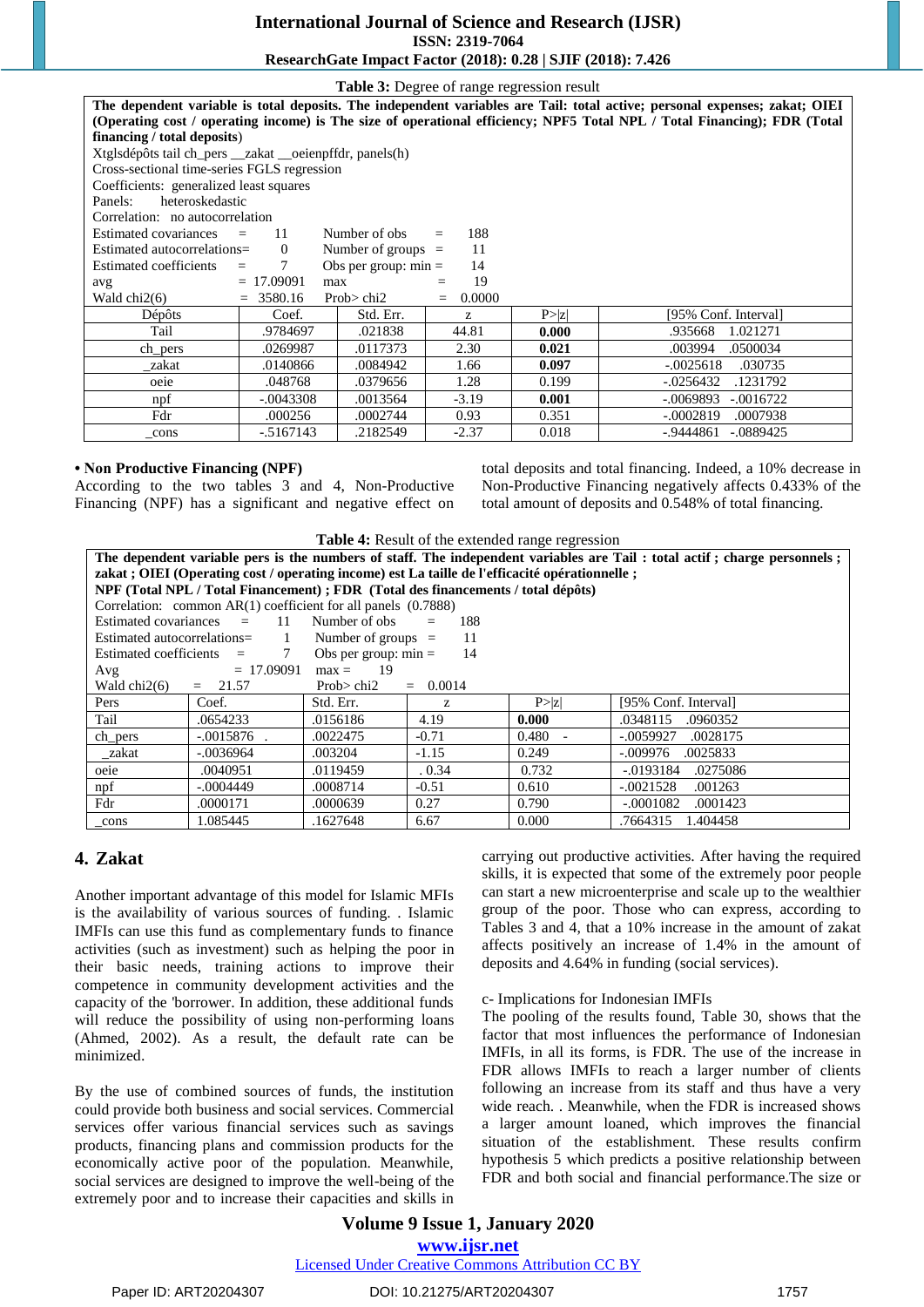the total assets is favorable to the extent and the social degree as well as the financial performance

| Determinants      | Financial<br>performance |                | Social performance |  |                           |
|-------------------|--------------------------|----------------|--------------------|--|---------------------------|
|                   |                          | <b>ROA ROE</b> | Total              |  | Total Number of           |
|                   |                          |                |                    |  | deposit funding employees |
| Total assets      |                          |                |                    |  |                           |
| Personal Expenses |                          |                |                    |  |                           |
| Zakat             |                          |                |                    |  |                           |
| <b>NPF</b>        |                          |                |                    |  |                           |
| <b>FDR</b>        |                          |                |                    |  |                           |
| OIOE              |                          |                |                    |  |                           |

**Table 5:** Summary table of regression results

Positive and negative signs respectively indicate that the indicator has a positive or negative relationship with the performance concerned

# **5. Conclusion**

Indonesia has enjoyed vigorous and stable growth in the 15 years since the Asian crisis. This performance was made possible, to a large extent, by the public policy reforms undertaken during this period, including the establishment of a solid macroeconomic framework. Growth was largely driven by domestic demand, with household consumption in particular providing a firm and solid foundation. Labor market conditions have improved and these advances, combined with the increased effectiveness of poverty reduction programs, have helped to strengthen household incomes and confidence.

This research considers how the products of Islamic finance through social inequalities can provide a building block for poverty reduction. More specifically, this document considers how Islamic fundraising principles and charitable obligations (including zakat) can be integrated into the activities of a microfinance institution in order to improve the financial sustainability of the organization, but above all to improve the results of the fight against poverty obtained by the organization.

In this context, achieving social balance is a requirement of the Islamic economy. Social redistribution is achieved at the microeconomic level, through direct assistance or expenditure to parents, orphans and the poor. The individual surpluses are distributed according to the family and neighborhood criteria. This translates into special management of poverty. The redistribution of Zakat's resources ensures overall social balance. The economic and social sectors link a complementary relationship: the economic sector feeds by its social sector surplus which, by its absorption capacity, constitutes an instrument for reviving economic activity and therefore a guarantee of the sustainability of production . This relationship is similar to that described by Al Suwailem (2011) between the profit sector and the non-profit sector.

Zakat is the backbone of Islamic finance which it structures, regulates and guarantees, in addition to its traditional social function.

By integrating Islamic financial principles and microfinance activities with Islamic charity, this document has shown that it is possible to pursue the twofold objective of increasing awareness and strengthening sustainability and to try to resolve the debate between institutionalist and welfarist view at the initiative of microfinance.

# **References**

- [1] AbdeulRahmen .A. (2007), « Islamic Microfinance: A Missing Component in Islamic Banking », Kyoto Bulletin of Islamic Area Studies, 1-2,pp. 38-53.
- [2] Ahmad A., Maidamisa. RohaninAhmad.,Abdul. A. M. Ismail (2012). « A Comparative Analysis of Window Width Selection Technique in Data Envelopment Analysis ».International Journal of Computer Applications, 41(5), 21–26.
- [3] Ahmad U., (2011) « Efficiency Analysis of Micro Finance Institutions in Pakistan », MPRA Munich Personal RePEc Archive, pp. 1-23.
- [4] Ahmed. H., (2013): « Why is Growth of Islamic Microfinance Lower than its Conventional Counterparts in Indonésie? ». IslamicEconomicStudies Vol. 21, No. 1, June 2013 (35-62) pp 36.37.
- [5] Allouche J. ., P. Laroche (2005), « Responsabilité Sociale et Performance Financière » : une revue de la littérature, Colloque : La responsabilité sociétale des entreprises : réalité, mythe ou mystification ?, Université de Nancy 2, 17 et 18 mars.
- [6] Al-Suwailem Sami (2011) « Principes du système économique islamique », Etudes en Economie Islamique, Décembre.
- [7] Amirteimoori, A .,Emrouznejad, A., (2010). « Input/output deterioration in production processes, ». Expert. Syst. Appl. 38 (5), 5822-5825.
- [8] Ani, W.,U. Ugwunta, D.,O. Ezeudu, I. J..,Ugwuanyi, G. O( 2012), « An empirical assessment of the determinant on bank profitability in Nigeria: Bank characteristics panel evodence ». Journal Accounting and Taxation, 4(3): 38-43.
- [9] Asma' RashidahIdris.,FadliFizari., Abu Hassan Asari., Noor Asilah Abdullah.,Taufik, Nor Jana Salim.,RajmiMustaffa.,KamaruzamanJusoff.(2011). « Determinant of islamic banking institutions profitability in Malaysia ». World Applied Journal, 12(Special Issue): 01-07.
- [10] Bassem Ben Soltane (2008), « Efficiency of microfinance institutions in the mediterranean: an application of DEA ». Trans Stud Rev;15(2):343e54.
- [11] Bassem BenSoltane (2012). « Social and Financial Performance of Micro Finance Institutions »: Is there a Trade-off? Journal of Economics and International Finance, Vol. 4 (
- [12] Grenne W H T (2011), « Économétrie » septième édition Persean éducation. Paris
- [13] Imai, K. [.,Samuel Annim.,](https://econpapers.repec.org/RAS/pan247.htm)AditiGupta .(2011), « Performance of Micro Finance Institutions—A Macroeconomic and Institutional Perspective ». Discussion Paper Series, DP2011-22, Research Institute for Economics and Business Administration (RIEB) Japan, Kobe University.

# **Volume 9 Issue 1, January 2020**

**www.ijsr.net**